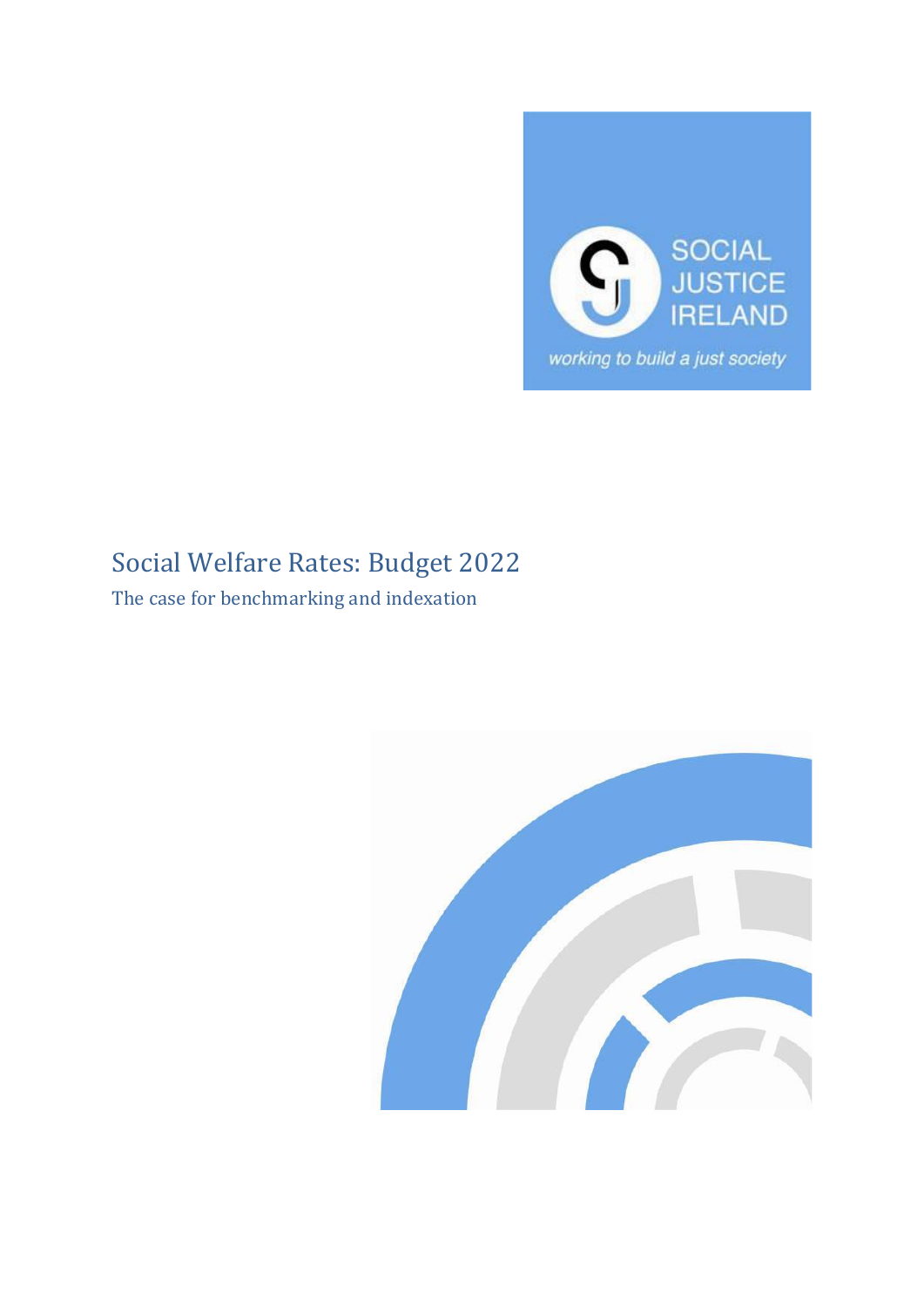# **Contents**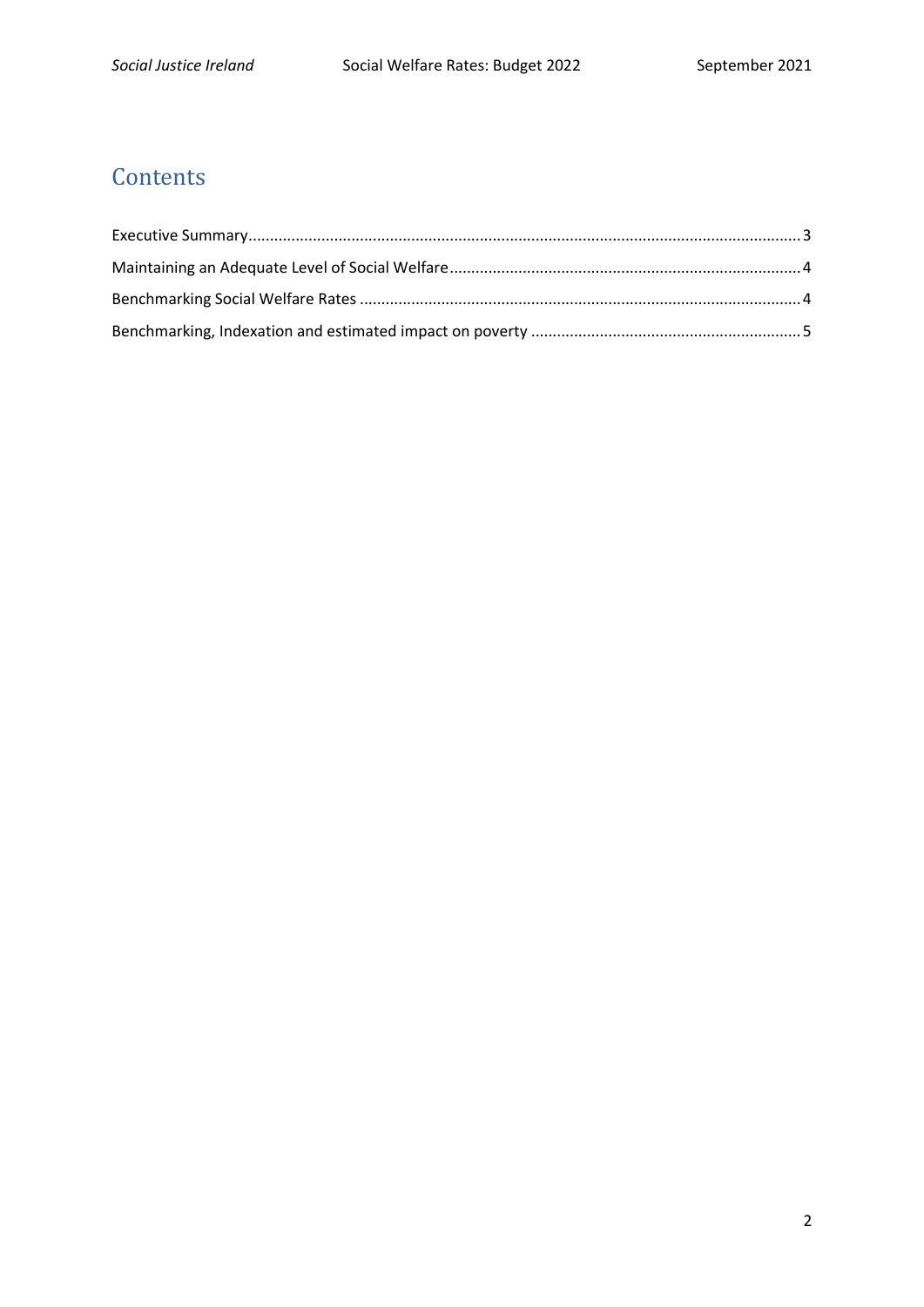#### <span id="page-2-0"></span>Executive Summary

Minimum social welfare rates should increase by  $\epsilon$ 10 per week in Budget 2022. This would see the basic social welfare rate rise to €213 in Budget 2022.

Government should benchmark core social welfare rates to 27.5 per cent of average weekly earnings (€222 per week) over a two-year period. This should start in Budget 2022 with a  $\epsilon$ 10 increase in core social welfare payments.

Budget 2021 was the second budget in a row which failed to deliver an increase to the minimum social welfare payment. A repetition of this failure in Budget 2022 would leave those who are most vulnerable in a very difficult position and see them fall further behind.

The benchmark of 27.5 per cent of average earnings is so important to the living standards of many in Irish society, and to meeting our own anti-poverty commitments.

We estimate that more than 12,000 working age adults would have been raised out of poverty in 2016 had minimum social welfare payments been benchmarked at 27.5 per cent of average earnings.

Government should commit to reaching the benchmark of 27.5 per cent of average weekly earnings in Budget 2023.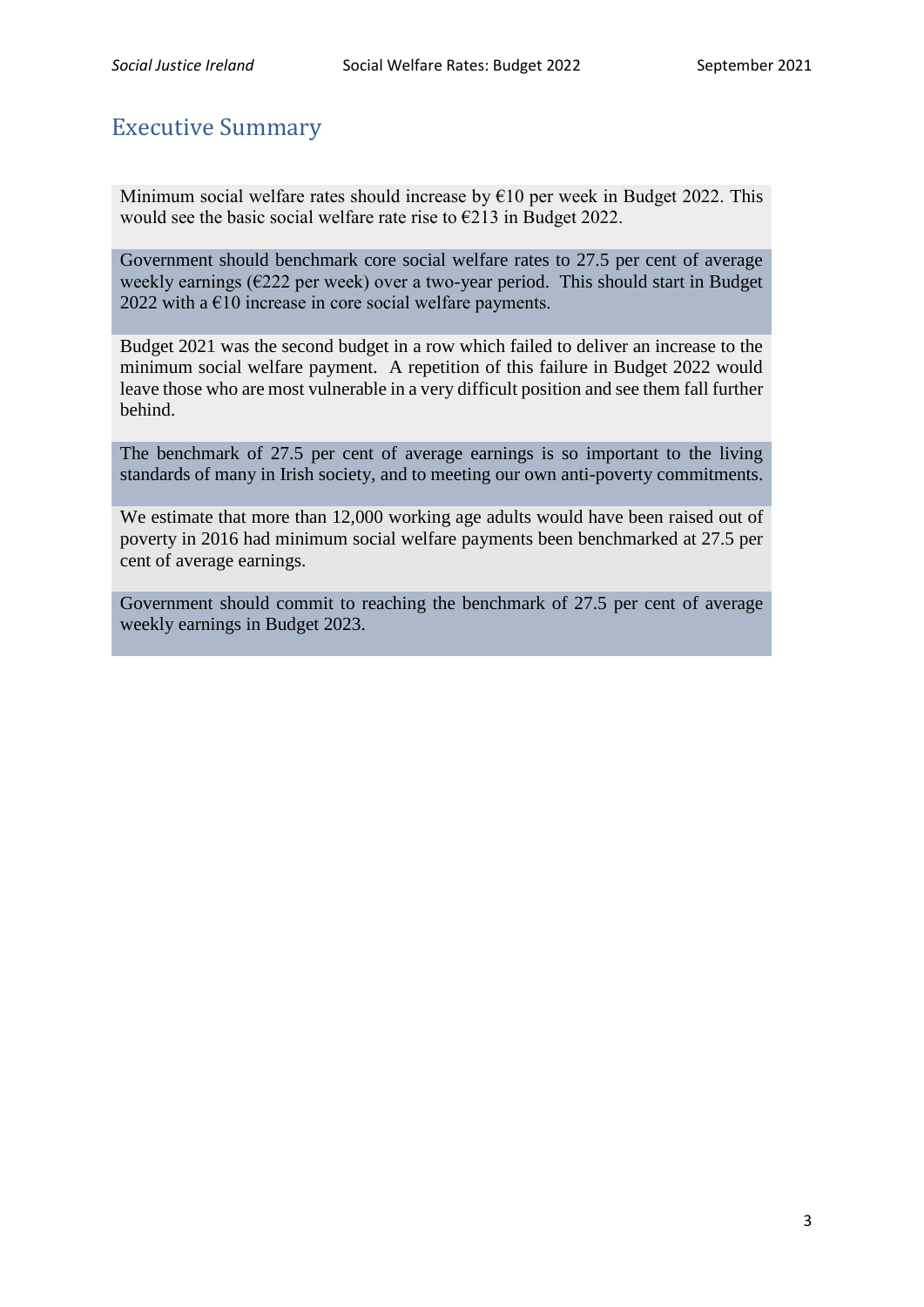## <span id="page-3-0"></span>Maintaining an Adequate Level of Social Welfare

Budget 2021 failed to deliver an increase to the minimum social welfare payment*. Social Justice Ireland* regrets this decision. A lesson from past experiences of economic recovery and growth is that the weakest in our society get left behind unless welfare increases keep track with increases elsewhere in the economy. Benchmarking minimum rates of social welfare payments to movements in average earnings is therefore an important policy priority.

Just over a decade ago Budget 2007 benchmarked the minimum social welfare rate at 30 per cent of Gross Average Industrial Earnings (GAIE). This was a key achievement and one that we correctly predicted would lead to reductions in poverty rates, complementing those already achieved in earlier years<sup>1</sup>.

Since then the CSO discontinued its *Industrial Earnings and Hours Worked* dataset and replaced it with a more comprehensive set of income statistics for a broader set of Irish employment sectors. A subsequent report for *Social Justice Ireland* found that 30 per cent of GAIE is equivalent to 27.5 per cent of the new average earnings data being collected by the  $\text{CSO}^2$  (Collins, 2011). A figure of 27.5 per cent of average earnings is therefore the appropriate benchmark for minimum social welfare payments and reflects a continuation of the previous benchmark using the current CSO earnings dataset.

## <span id="page-3-1"></span>Benchmarking Social Welfare Rates

The benchmark of 27.5 per cent of average earnings is applied in Table 1.1 using CSO data for 2019 and 2020. In normal years the data is updated using ESRI projections for wage growth but, given current uncertainties, they have not published any such projections for 2021; therefore we have conservatively assumed a 0 per cent change for 2021. Based on these calculations, in 2021 the updated value of 27.5 per cent of average weekly earnings equals  $\epsilon$ 222.08 implying a shortfall of  $\epsilon$ 19 between the minimum social welfare rates being paid in 2021 ( $\epsilon$ 203) and this threshold.

| .        | $D$ cheminal ning $D$ columnation $\mathbf{r}$ with $\mathbf{r}$ is a sequence of $\mathbf{r}$ and $\mathbf{r}$ |                                  |
|----------|-----------------------------------------------------------------------------------------------------------------|----------------------------------|
| Year     | <b>Average Weekly Earnings</b>                                                                                  | 27.5% of Average Weekly Earnings |
| 2019*    | 774.68                                                                                                          | 213.04                           |
| $2020**$ | 807.57                                                                                                          | 222.08                           |
| $2021**$ | 807.57                                                                                                          | 222.08                           |

|--|

Notes:  $*$  actual data from CSO average earnings.

1

\*\* simulated value based on CSO data/trends and an assumed 0% growth rate in 2021.

Given the importance of this benchmark to the living standards of many in Irish society, and its relevance to anti-poverty commitments, the current deficit highlights a need for the Government, and Budget 2022, to further increase minimum social welfare rates and commit to converging on a benchmark equivalent to 27.5 per cent of average weekly earnings.

Government could choose to close this gap over two budgetary cycles, and then develop a pathway to index core social welfare rates to the Minimum Essential Budget Standard.

<sup>1</sup> See<https://www.socialjustice.ie/content/publications/social-justice-matters-2021-annex-3-income-distribution> for full details of the benchmarking process.

<sup>2</sup> Collins, M.L. (2011) *Establishing a Benchmark for Ireland's Social Welfare Payments.* Paper for Social Justice Ireland. Dublin: Social Justice Ireland.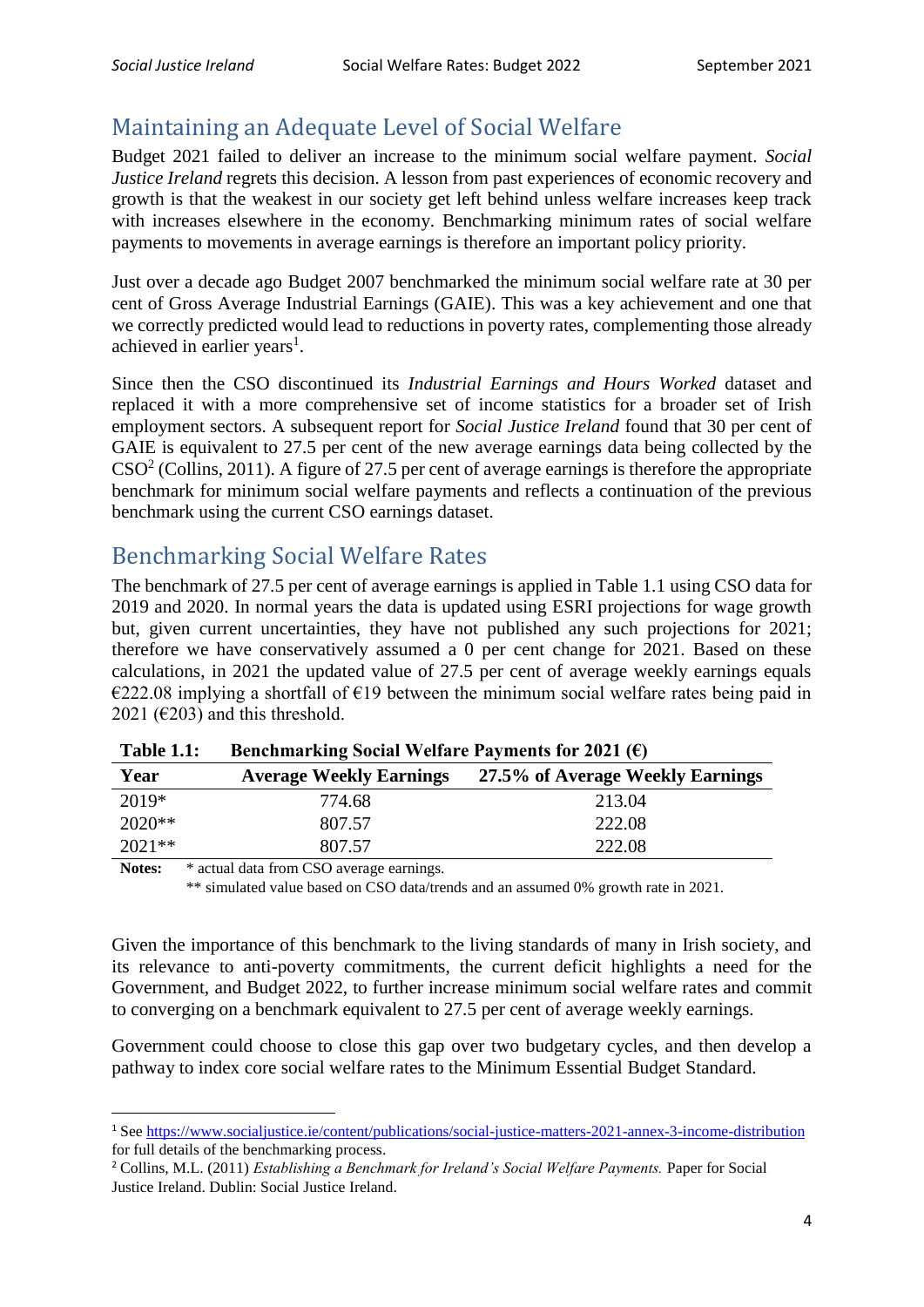### <span id="page-4-0"></span>Benchmarking, Indexation and estimated impact on poverty

In general, fluctuations in the poverty rates of those largely dependent on the welfare system has correlated in the past with policy moves that allowed the value of welfare payments to fall behind wage growth before eventually increasing these payments to catch up. If those dependent on social welfare are not to fall behind the rest of society at times of economic growth, the benchmarking of welfare rates to wage rates is essential.

We estimate that more than 12,000 working age adults would have been raised out of poverty in 2016 had minimum social welfare payments been benchmarked at 27.5 per cent of average earnings. 28,000 would have been raised out of poverty had the benchmark been 28.5 per cent. **By moving this benchmark gradually towards the Vincentian Partnership's Minimum Standard, poverty among households without children would gradually be eliminated completely**.

*Social Justice Ireland* supports the indexation of minimum social welfare payments to ensure recipients do not fall behind the rest of society. We propose the **benchmark should start at 27.5 per cent of average earnings as a minimum, and that Government should commit to reaching this benchmark over a two year period in Budget 2022 and Budget 2023.**  *Social Justice Ireland* is happy to discuss this proposal further and examine how it might be progressed and developed.